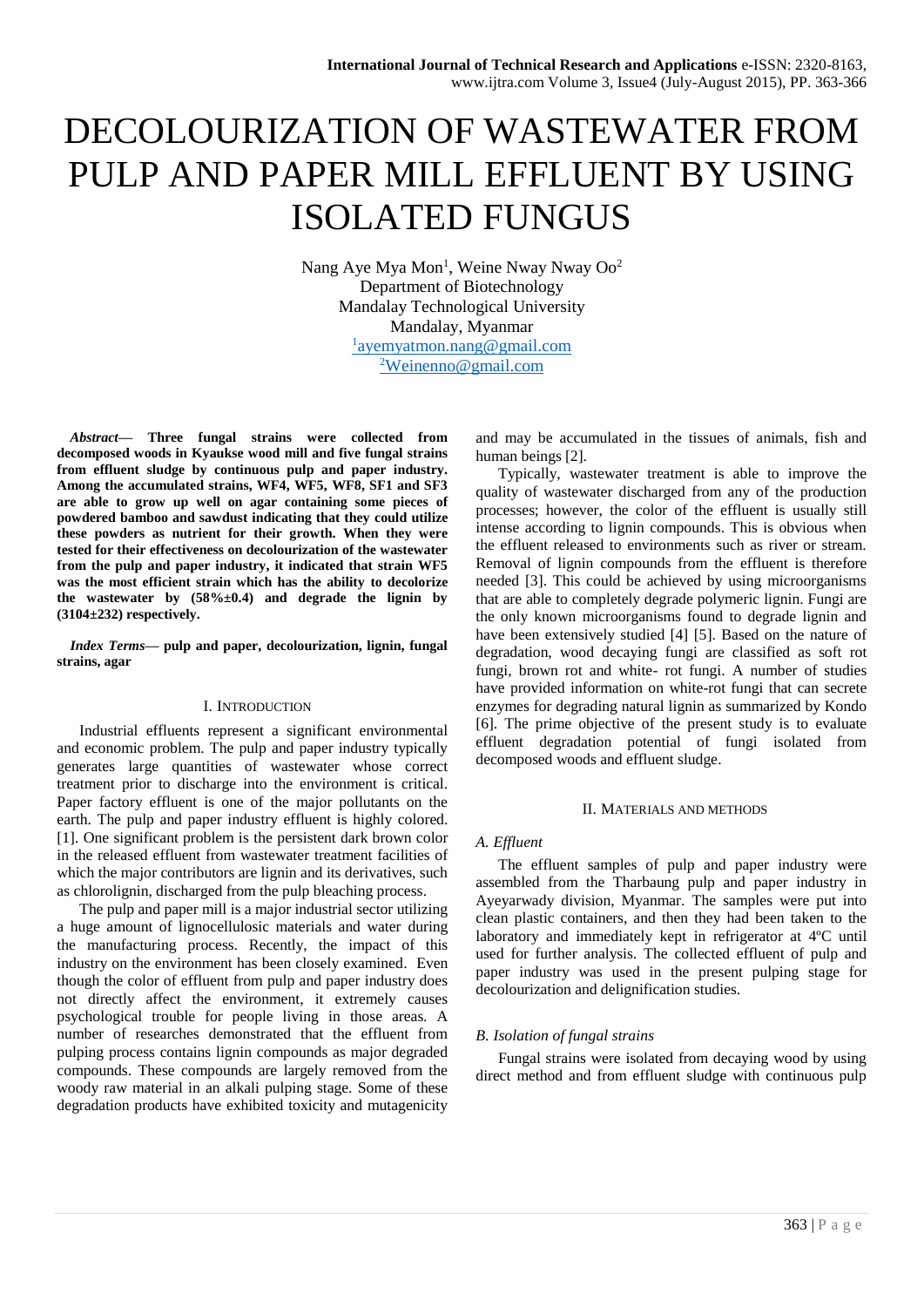www.ijtra.com Volume 3, Issue4 (July-August 2015), PP. 363-366

and paper industry by employing standard serial dilution plating technique.

#### *C. Preparatory examining for the capability of fungal strains in wastewater decolourization*

Initial testing of the fungi could be carried out by growing the fungal strains on sobrouse dextrose broth (SDB) agar containing 0.5% and 1% bamboo and sawdust powder at 28ºC for 5 days. The growth of isolated fungi was sized up as colony diameter. All the statements and datum were collected from the experiments performed in triplicate. The strains that were capable of decolorizing the wastewater from pulp and paper industries would be theoretically able to be alive and grow up well on this agar.

The pure fungal cultures were cultivated on SDB broth with shaking speed of 150 rpm at 28ºC for 5 days. After that, 1000ul broth containing fungal mycelium was inoculated into 100ml of SDB provided with 1% bamboo powder (pH 8.5) with shaking speed of 150 rpm at 28ºC for 5 days. The strains that grew well and removed the color of broth well were chosen and examined for their effectiveness for decolourization of wastewater.

# *D. Culturing of isolated fungi for decolourization of effluent and degradation of lignin*

The cultures of the fungal species were aseptically inoculated into 150 ml conical flasks (reactors) containing 100ml of effluent from pulp and paper industry added with SDB 30g per effluent 1L. The fungal strains were grown at 28ºC with shaking speed of 150 rpm for 5 days.

# *E. Decolourization of effluent using isolated fungi*

Pulp and paper industry effluent was inspected in a spectrophotometer to determine the wavelength and the maximum absorbance was detected at 450nm and the rate of decolourization was monitored at the wavelength. For color determination, the effluent sample was centrifuged at 1000 rpm for 30 min to move away all the suspended matter. The percentage of the color reduction is the ratio of Absorbance of uninoclulated broth (A)-Absorbance of residual broth by (A) multiply by 100 [7].

# *F. Degradation of lignin*

The value of lignin content was calculated by the method of Pearl and Benson [8]. In this method, the sample (50 ml) was mixed with 1ml CH<sub>3</sub>COOH (10per cent) and 1ml (NaNo2; 10per cent) after adjusting the pH 7.NH4OH (2 ml) was added and absorbance (OD) was measured at 450nm.The absorbance lignin (ppm) is the ratio of Absorbance by 0.000247.

# III. RESULTS AND DISCUSSION

Three fungal strains (WF4, WF5 and WF8) were isolated on potato dextrose agar (PDA) plate by direct method and five fungal strains (SF1, SF2, SF3, SF4 and SF5) isolated on PDA plate by serial dilution method.

The eight fungal strains were hatched on SDB agar containing 0.5% and 1% bamboo powder (Figure 1) and

sawdust powder (Figure 2) at 28ºC for 5 days to confirm their capability of growth in raw material from pulp and paper industry. (Table 1&2) illustrated that these five strains, WF4, WF5, WF8, SF1 and SF3 were able to grow well in this medium as observed by their growing mycelium whereas other strains could not grow on the same medium. So, these five fungal strains were selected to continue the following process.

After cultivation with shaking for 5 days, five fungal strains were growing very well and they reduced the color of medium broth .Among them, WF5, WF8 and SF3 removed above 50% the color of the medium (Figure 3). This brought about the result that when these three strains could be used for wastewater treatment.

The three selected strains were examined for their effectiveness on decolourization and delignification of wastewater. It was pointed that one out of three tested strains (WF5) (Figure 4) is the most efficient strain capable of lightening the color of wastewater by 58% (Figure 5) and removing the 5466ppm lignin of control into 3104ppm of WF5 (Figure 6).



1% bamboo powder

Fig. 1. Capability of fungal strains growing on PDA agar containing bamboo powder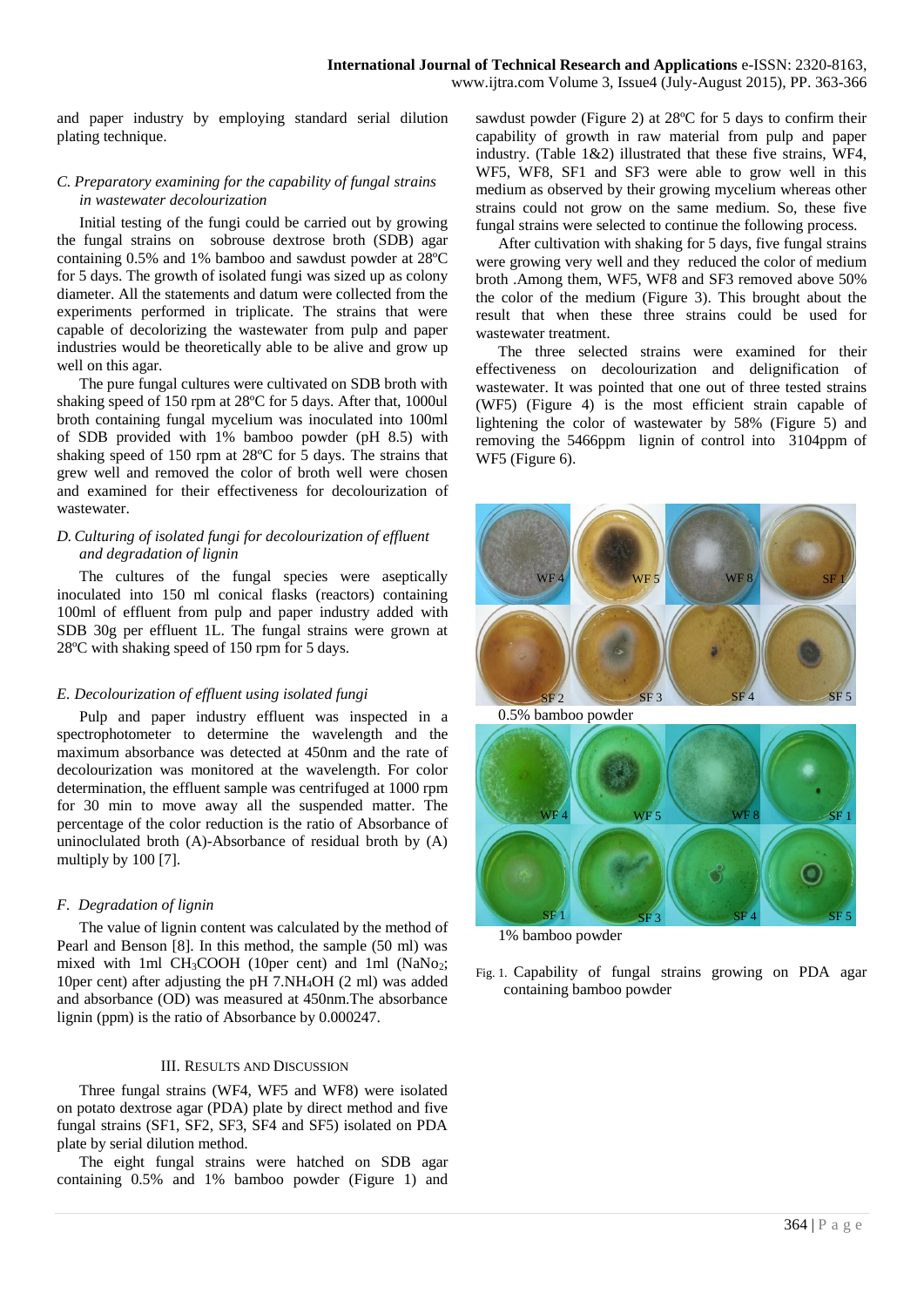# **International Journal of Technical Research and Applications** e-ISSN: 2320-8163,

www.ijtra.com Volume 3, Issue4 (July-August 2015), PP. 363-366



1% sawdust powder

- Fig. 2. Capability of fungal strains growing on PDA agar containing sawdust powder
- TABLE I. Growth Diameter of Isolated Fungi on PDA Supplemented with 0.5% and 1% Bamboo Powdered

| <b>Isol</b><br>ates | <b>Growth Diameter (cm)</b><br><b>Mean</b> ±SD |                    |                 |                 |  |  |
|---------------------|------------------------------------------------|--------------------|-----------------|-----------------|--|--|
|                     | 0.5%                                           |                    | $1\%$           |                 |  |  |
|                     | 5 Days<br>after                                | 8<br>Days<br>after | 5 Days<br>after | 8 Days<br>after |  |  |
|                     | <i>Incubation</i>                              | <i>Incubation</i>  | Incubation      | Incubation      |  |  |
| WF<br>4             | $9.0 + 0.0$                                    | $9.0 + 0.0$        | $9.0 \pm 0.0$   | $9.0 \pm 0.0$   |  |  |
| <b>WF</b><br>5      | $4.6 \pm 1.1$                                  | $9.0 + 0.0$        | $3.1 \pm 1.3$   | $9.0 + 0.0$     |  |  |
| WF<br>8             | $9.0 + 0.0$                                    | $9.0 + 0.0$        | $9.0 \pm 0.0$   | $9.0 + 0.0$     |  |  |
| SF <sub>1</sub>     | $3.5 \pm 0.5$                                  | $9.0 + 0.0$        | $2.4 \pm 0.3$   | $9.0 + 0.0$     |  |  |
| SF2                 | $3.3 \pm 0.3$                                  | $9.0 + 0.0$        | $2.2 \pm 0.3$   | $9.0 \pm 0.0$   |  |  |
| SF3                 | $4.8 \pm 0.5$                                  | $9.0 \pm 0.0$      | $2.5 \pm 0.3$   | $9.0 + 0.0$     |  |  |
| SF4                 | $0.7 \pm 0.3$                                  | $0.7 \pm 0.3$      | $1.0 \pm 0.3$   | $1.0 \pm 0.3$   |  |  |
| SF5                 | $2.6 \pm 0.1$                                  | $5.2 \pm 0.2$      | $2.2 \pm 0.3$   | $2.8 \pm 0.3$   |  |  |

TABLE II. . Growth Diameter of Isolated Fungi on PDA Supplemented with 0.5% and 1% Sawdust Powdered

| <b>Isol</b> | <b>Growth Diameter (cm)</b> |  |
|-------------|-----------------------------|--|
| ates        | $Mean \pm SD$               |  |

|                                        | 0.5%              |                          | $1\%$             |                   |
|----------------------------------------|-------------------|--------------------------|-------------------|-------------------|
|                                        | 5 Days            | 8 Days                   | Days<br>5.        | 8 Days            |
|                                        | after             | after                    | after             | after             |
|                                        | <b>Incubation</b> | <b>Incubation</b>        | <b>Incubation</b> | <b>Incubation</b> |
| $\overline{\mathbf{W}}\mathbf{F}$<br>4 | $9.0 \pm 0.0$     | $9.0 + 0.0$              | $9.0 \pm 0.0$     | $9.0 \pm 0.0$     |
| WF<br>5                                | $4.7 \pm 0.2$     | $9.0 \pm 0.$<br>$\bf{0}$ | $4.1 \pm 1.2$     | $9.0 \pm 0.0$     |
| WF<br>8                                | $9.0 \pm 0.0$     | $9.0 + 0.0$              | $9.0 + 0.0$       | $9.0 \pm 0.0$     |
| SF <sub>1</sub>                        | $4.8 \pm 0.3$     | $9.0 + 0.0$              | $4.3 \pm 0.3$     | $9.0 \pm 0.0$     |
| SF2                                    | $3.1 \pm 0.1$     | $9.0 + 0.0$              | $1.9 \pm 0.2$     | $9.0 \pm 0.0$     |
| SF3                                    | $6.2 \pm 0.4$     | $9.0 + 0.0$              | $5.5 \pm 0.5$     | $9.0 \pm 0.0$     |
| SF4                                    | $0.7 + 0.3$       | $0.7 \pm 0.3$            | $0.4 \pm 0.1$     | $0.4 \pm 0.1$     |
| SF5                                    | $3.3 \pm 0.2$     | $3.3 \pm 0.2$            | $2.1 \pm 0.1$     | $2.1 \pm 0.1$     |



Fig. 3. Preliminary screening of fungal strains capable of **Isol** wastewater decolourization



Fig. 4. Color removal of pulp and paper mill effluent using is olated fungi (C=control)